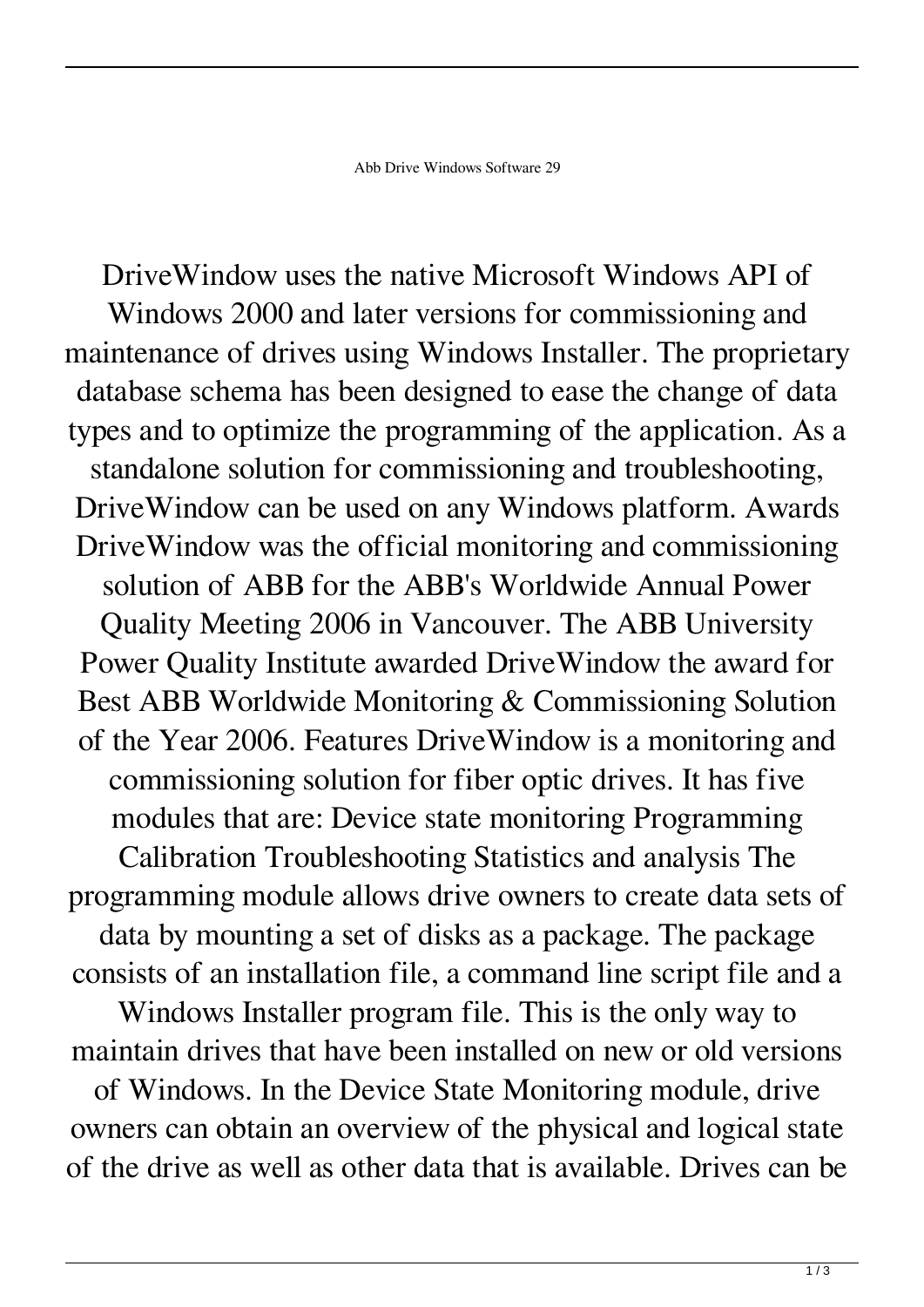calibrated using the Calibration module. A drive that can be calibrated can be determined by using the DriveWindow system registry key. Drives can be automatically calibrated when it is detected by DriveWindow that the drive has exceeded a certain threshold for a given time. The Troubleshooting module allows the users to resolve drive failures or other hardware failures. Analog input signals can be captured in a logging format.

License and pricing DriveWindow uses a proprietary Microsoft.NET Framework based technology that is licensed under the GNU General Public License. DriveWindow is sold in a three package, one-time-license (ODL) or annual license.

The license offers full support and includes source code. Reception DriveWindow has been praised for its easy-to-use setup and GUI and is one of the most popular ABB monitoring and commissioning solutions. DriveWindow has been used in a number of large scale deployments, including facilities that are powered by the Baltic Gas Grid, as well as a number of large scale central load stations. References External links DriveWindow Category:

## [Download](http://evacdir.com/ZG93bmxvYWR8VTdZTVhKeVpYeDhNVFkxTWpRMk16QTFNSHg4TWpVM05IeDhLRTBwSUhKbFlXUXRZbXh2WnlCYlJtRnpkQ0JIUlU1ZA/rastus/angioneurotic/arising/YWJiIGRyaXZlIHdpbmRvd3Mgc29mdHdhcmUgMjkYWJ.minivans?catalyzed=shakier&unarousable..)

Go to Control Panel â†' Programs â†' Programs and Features window and select the installed Drive Composer pro. Click the Uninstall button. Figure 10. Uninstalling ... After uninstalling Drive Composer pro, close all open windows of this program. When you start Drive Composer pro, it will not display a prompt to add it to the autostart. However, when you install any software, you can add the program to the autostart. You may need this to start the program automatically, for example, when you boot your operating system. To add a program to the autostart, follow these steps: 1. Right-click on the program's shortcut. 2. fffad4f19a